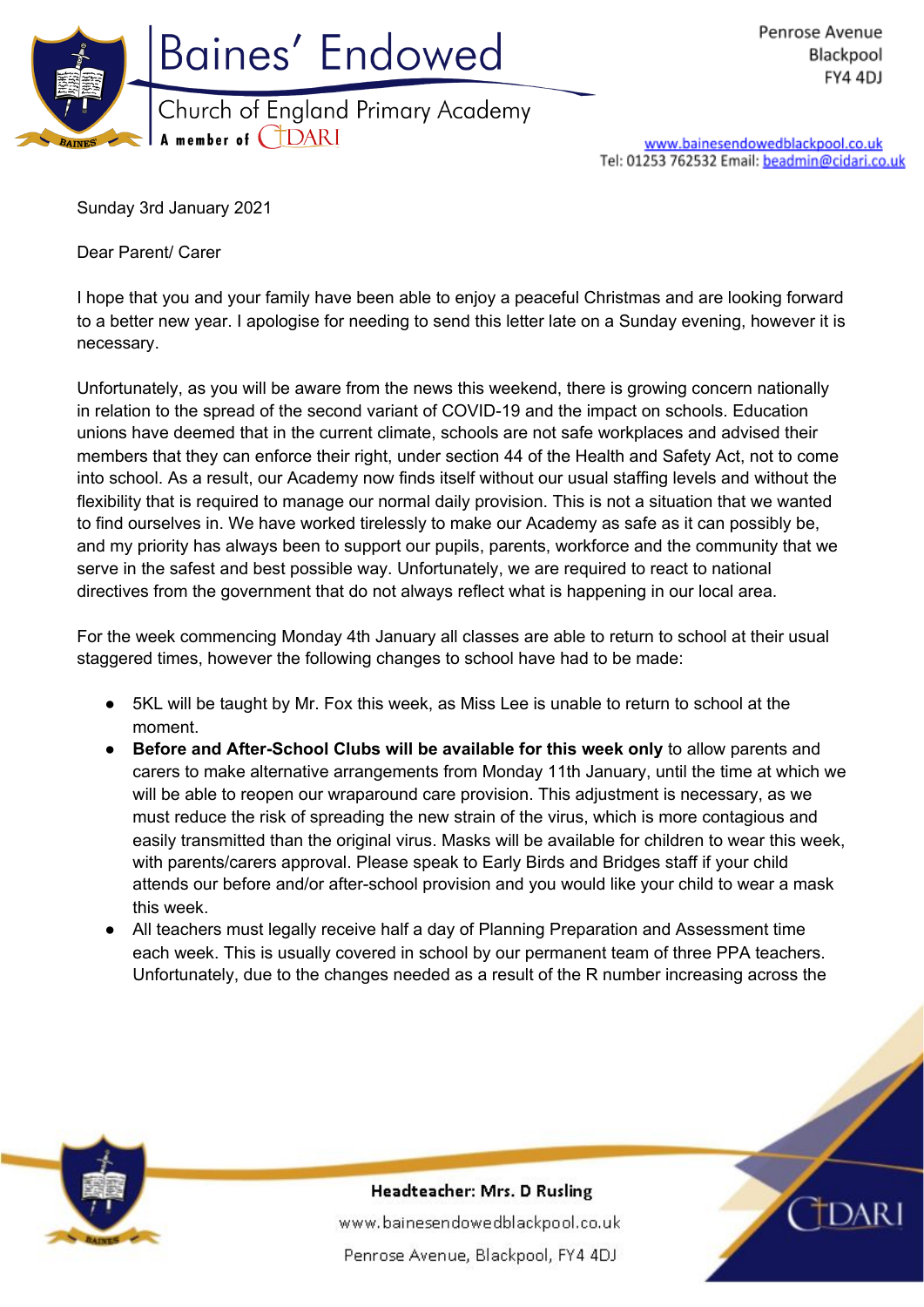

country, we are not able to cover PPA for all classes, so all teachers will have their PPA in school at the same time on a Friday afternoon. This will mean that **school must close at 12:15 p.m. each Friday**. A new set of staggered finish times for each class will be sent to parents/ carers tomorrow. I realise this is not ideal, however I am required to follow legal requirements for all groups of people within our school community.

Similar to the arrangements from March until June last year, Keyworker families will be able to secure a place for their child to attend school on Friday afternoons. Please note, although teachers will be in school, they will not be teaching children, so Keyworker children will be taking part in activities in small groups with children from their own class, guided by the usual Support Staff who work with them in their classroom.

Until further notice, if any member of staff is unable to work in school as a result of Covid or illness, supply staff will not be allowed into school to cover that class, therefore, in instances where school is unable to provide adequate staffing for your child's class, the class will move to remote learning at home via Google Classroom. Families who require support with remote learning should have already informed school and if not, can still do so. No visiting teachers will be allowed into school until further notice: this includes our sports coaches.

All previous arrangements regarding additional cleaning, staggered toilet times, staggered break and lunchtimes, use of PPE will continue to take place in school, until it is safe to return to normal routines.

Our Keyworker Form will be sent out to all parents/carers tomorrow: please complete it and return it to school immediately. Thank you.

This is a fast developing situation and our focus is, as always, to ensure the safety and well-being of all of our Baines' children, staff, parents and governors. We appreciate the anxieties you will have as this situation continues to develop; we remain contactable during office hours: 8:30 a.m. until 4:30 p.m. Monday to Friday. Any emails received outside of this time will be picked up when the office reopens.

Information regarding Free School Meal arrangements will be sent out to parents/carers in the next few days.



Headteacher: Mrs. D Rusling www.bainesendowedblackpool.co.uk Penrose Avenue, Blackpool, FY4 4DJ